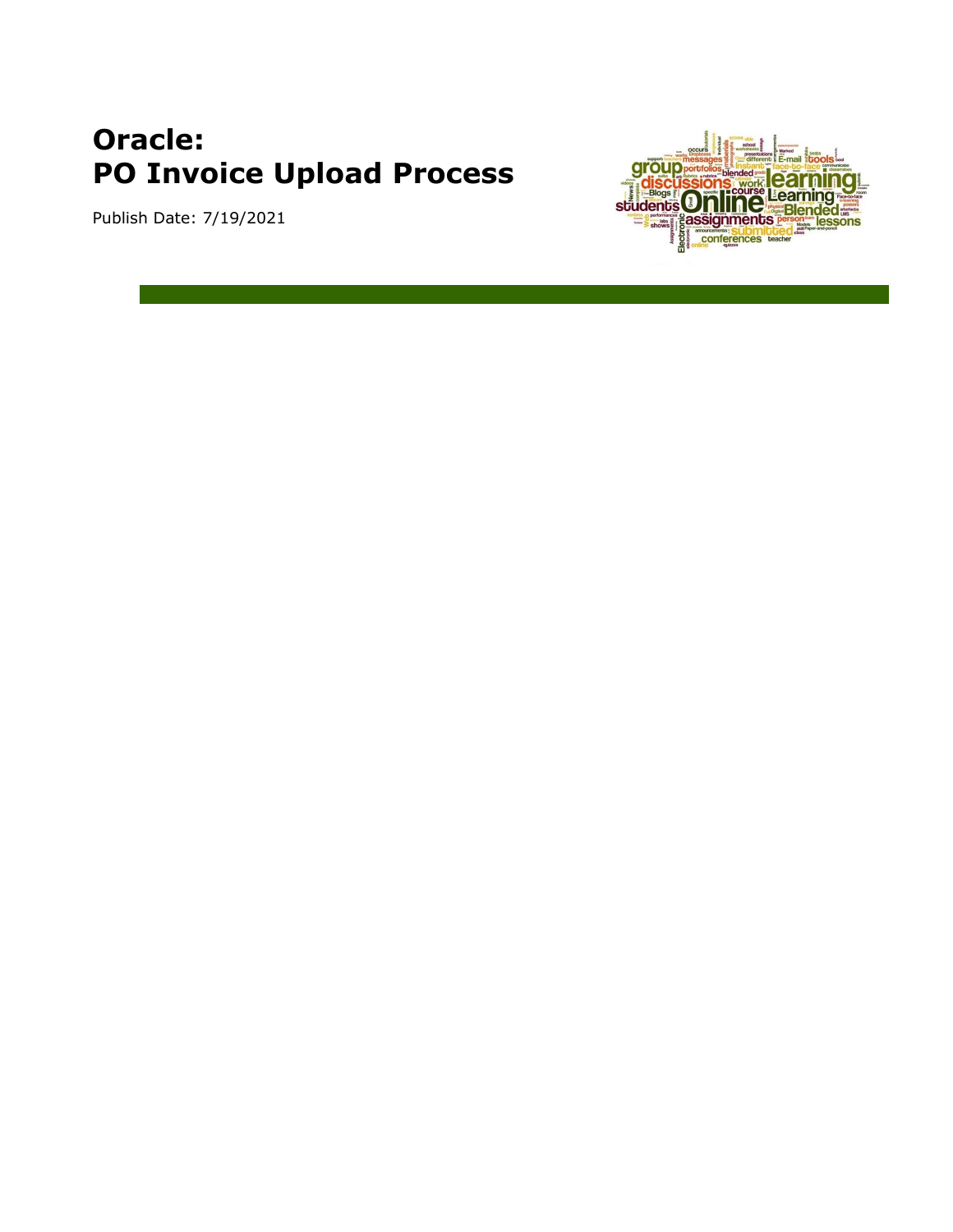# <span id="page-1-0"></span>**Document Revision History**

| Date       | Version | Description                                    | Prepared By        |
|------------|---------|------------------------------------------------|--------------------|
| 01/29/2021 | 0.1     | <b>Draft</b>                                   | Mikel Anne Aldrich |
| 03/24/2021 | 1.0     | Publish                                        | Mikel Anne Aldrich |
| 07/19/2021 | 1.1     | Updated to reflect new Bulk Upload<br>verbiage | Mikel Anne Aldrich |
|            |         |                                                |                    |
|            |         |                                                |                    |

### **Table of Contents**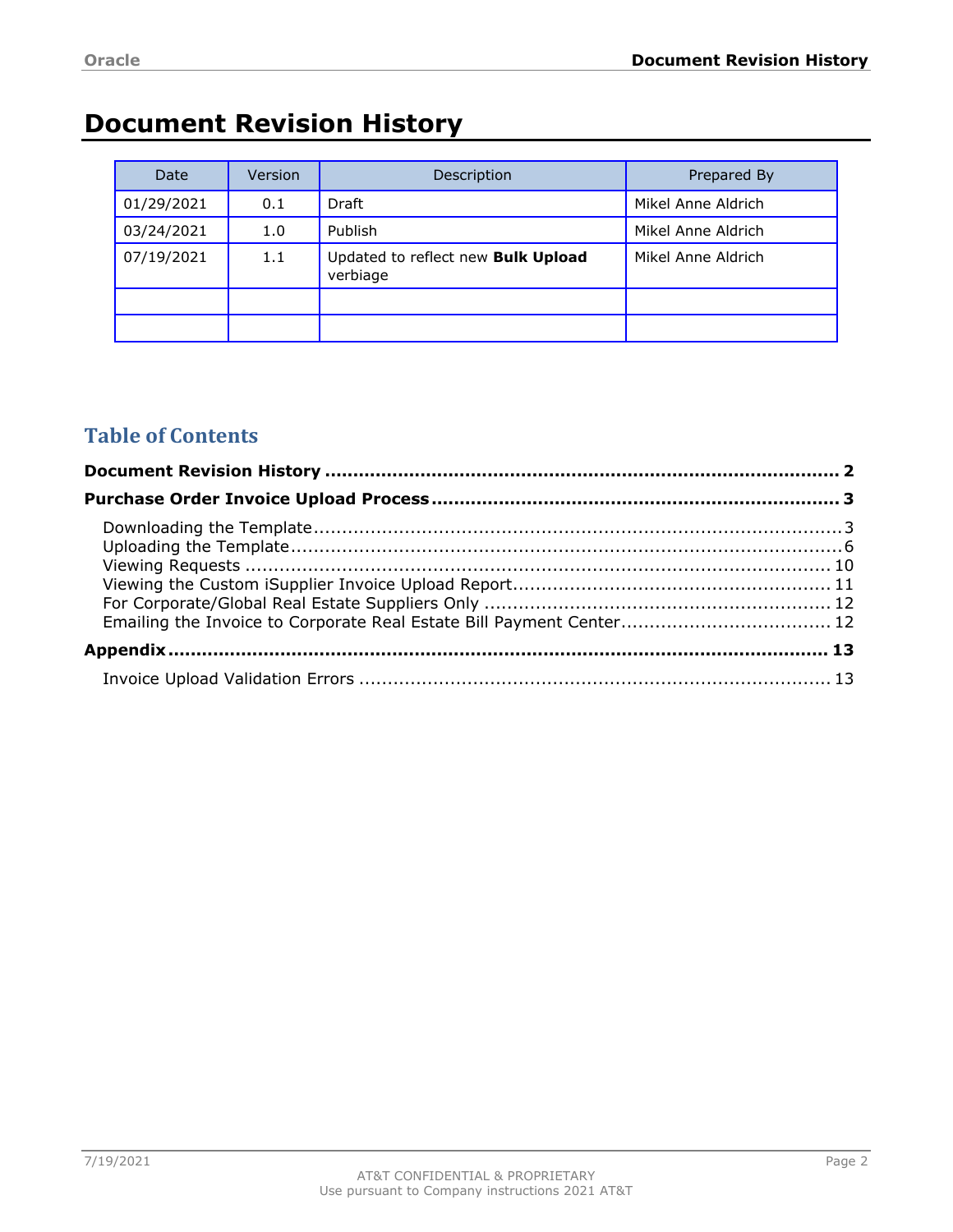# <span id="page-2-0"></span>**Purchase Order Invoice Upload Process**

This document outlines how to upload a single invoice or multiple invoices at a time on one .csv file in the iSupplier portal. You must have a user id with the **ATT iSupplier Portal External User - Invoice Entry** role. This role allows you to access purchase order, invoice, and payment details. This includes the ability to create single invoices, upload multiple invoices, export PO data, and print and/or save copies of purchase orders.

The Purchase Order (PO) Invoice Upload Process is recommended when uploading multiple invoices.

## <span id="page-2-1"></span>**Downloading the Template**

- 1. In a browser, navigate to the [AT&T Purchasing website.](https://attpurchasing.com/)
- 2. Click **iSupplier**.



3. The system displays the **iSupplier Portal**. Under the **Forms and Templates** section, click **PO Invoice Upload Template**.

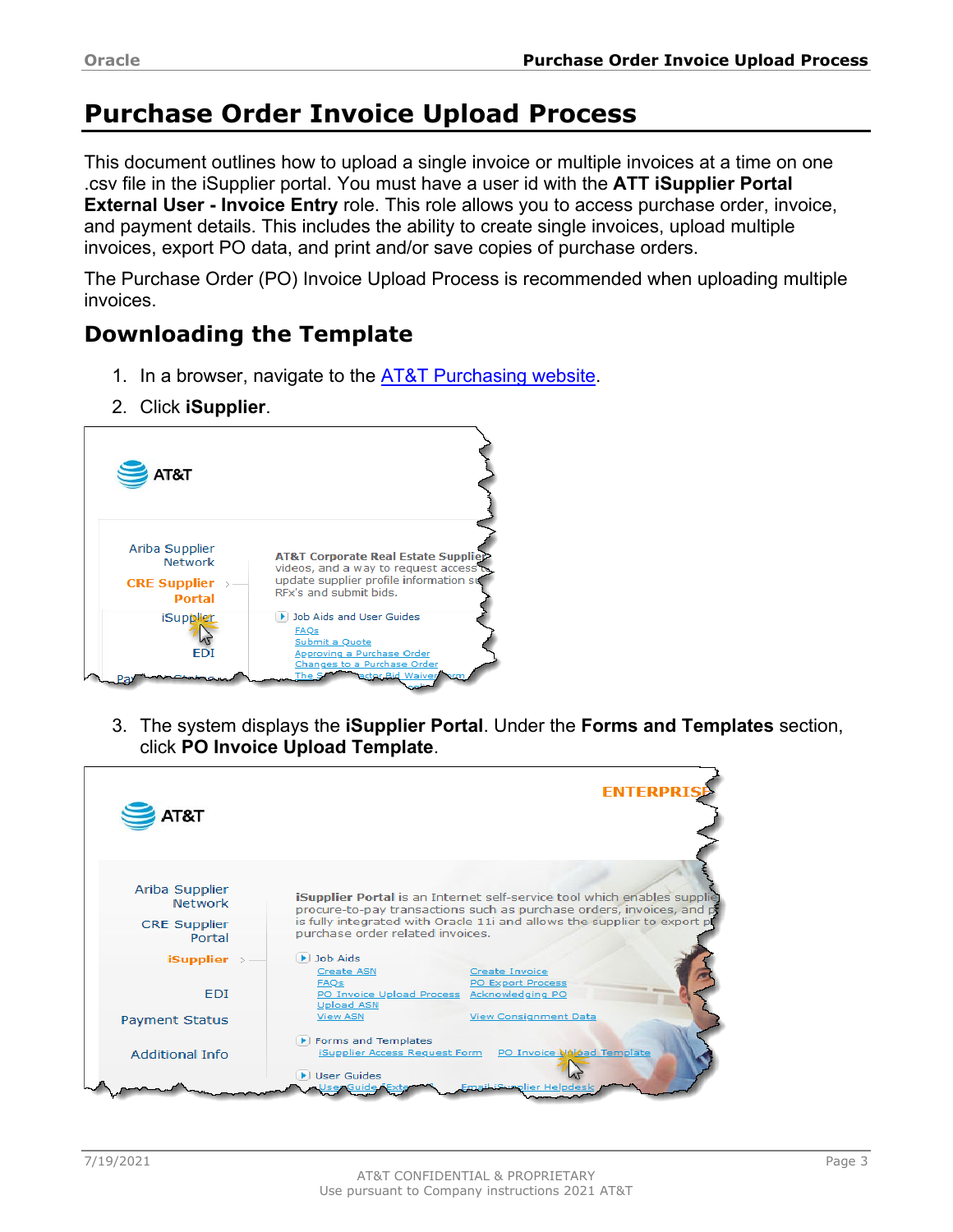#### 4. Select **Save File**.

5. Click **OK**.

| You have chosen to open:    |                                                        |
|-----------------------------|--------------------------------------------------------|
| 图 InvoiceUploadTemplate.xls |                                                        |
|                             | which is: Microsoft Excel 97-2003 Worksheet (3.5 MB)   |
|                             | from: https://attpurchasing.com                        |
|                             | What should Firefox do with this file?                 |
| ◯ <u>Open</u> with          | Excel (default)                                        |
| Save File                   |                                                        |
|                             | Vo this automatically for files like this from now on. |
|                             | Cancel<br>ок                                           |

- 6. The template is saved to your **Downloads** folder. Open the file in Excel.
- 7. Click **Enable Editing**.



#### Populating the Template

- Multiple invoices can be included in one spreadsheet.
- Do not insert blank rows between invoices.
- The spreadsheet template cannot be changed in any way. Example: Changing the column heading **PO Shipment Number** to **PO Shipper Number** or adding additional columns.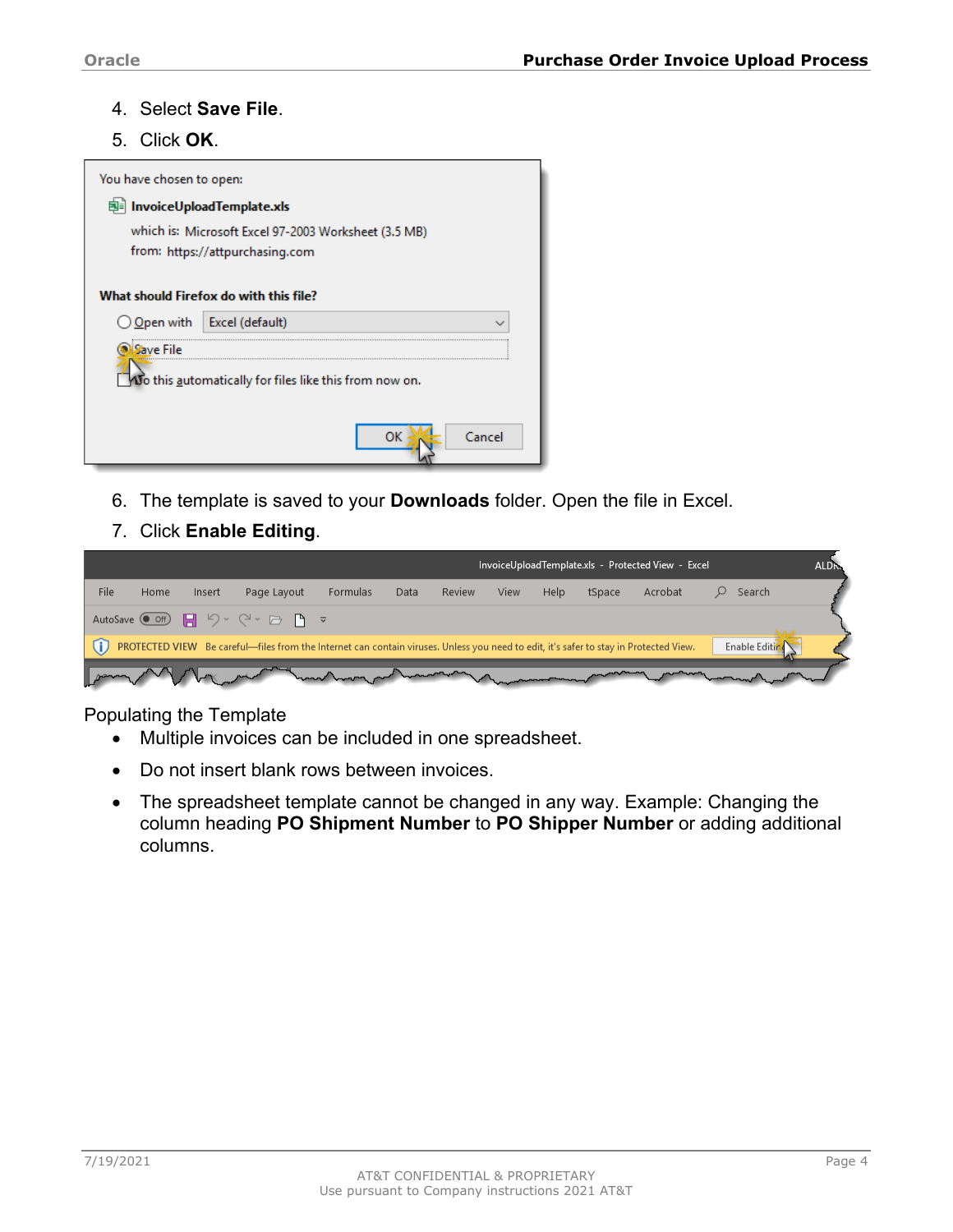1. Populate the template columns using the table below:

| Column Header              | <b>Description</b>                                                              |
|----------------------------|---------------------------------------------------------------------------------|
| <b>Invoice Number</b>      | Must appear on every row associated with the invoice.                           |
|                            | Do not use special characters.                                                  |
|                            | Do not exceed 50 characters (including spaces).                                 |
| <b>Invoice Date</b>        | Must appear on every row associated with the invoice.<br>$\bullet$              |
|                            | Use format DD-MMM-YYYY (example 20-OCT-2021).<br>$\bullet$                      |
| <b>PO Number</b>           | Must appear on every row associated with the invoice.<br>$\bullet$              |
| <b>Invoice Amount</b>      | Must appear on every row associated with the invoice.<br>$\bullet$              |
| <b>Invoice Description</b> | This field will auto populate with the invoice & PO number but<br>$\bullet$     |
|                            | can be overwritten.                                                             |
|                            | Must appear on every row associated with the invoice.                           |
|                            | Do not exceed 240 characters (including spaces). Only the first                 |
|                            | 19 characters will print on paper checks.                                       |
|                            | Do not use special characters.                                                  |
|                            | Must be the same for each line on an invoice                                    |
| <b>Line Type</b>           | Select value from the drop-down list or enter one of the following              |
|                            | values in all caps: ITEM, TAX, and FREIGHT.                                     |
|                            | Include nly one TAX and/or FREIGHT line per invoice.                            |
| <b>Line Amount</b>         | Do not use comma or \$ symbol.                                                  |
| <b>Line Description</b>    | Required for TAX and FREIGHT line type.<br>$\bullet$                            |
|                            | Optional for <b>ITEM</b> line type.                                             |
| <b>PO Line Number</b>      | Do not exceed 80 characters (including spaces).                                 |
|                            | Required for ITEM line type.<br>$\bullet$                                       |
|                            | Must match an existing PO line number.<br>$\bullet$                             |
|                            | Leave blank for TAX or FREIGHT line types.<br>$\bullet$                         |
| <b>PO Shipment Number</b>  | Required for <b>ITEM</b> line type.<br>$\bullet$                                |
|                            | Must match an existing PO shipment number.<br>$\bullet$                         |
|                            | Leave blank for TAX or FREIGHT line types.                                      |
| <b>Quantity Invoiced</b>   | Required for <b>ITEM</b> line type.                                             |
| <b>Unit Price</b>          | Required for <b>ITEM</b> line type.<br>$\bullet$                                |
|                            | Must match the unit price on the PO line indicated.                             |
| <b>UOM</b>                 | Required for <b>ITEM</b> line type.<br>$\bullet$                                |
|                            | Select value from the drop-down list or enter one of the following<br>$\bullet$ |
|                            | values in all caps: EACH, FOOT, and HOUR.                                       |
|                            | Must match the UOM value on the PO line.                                        |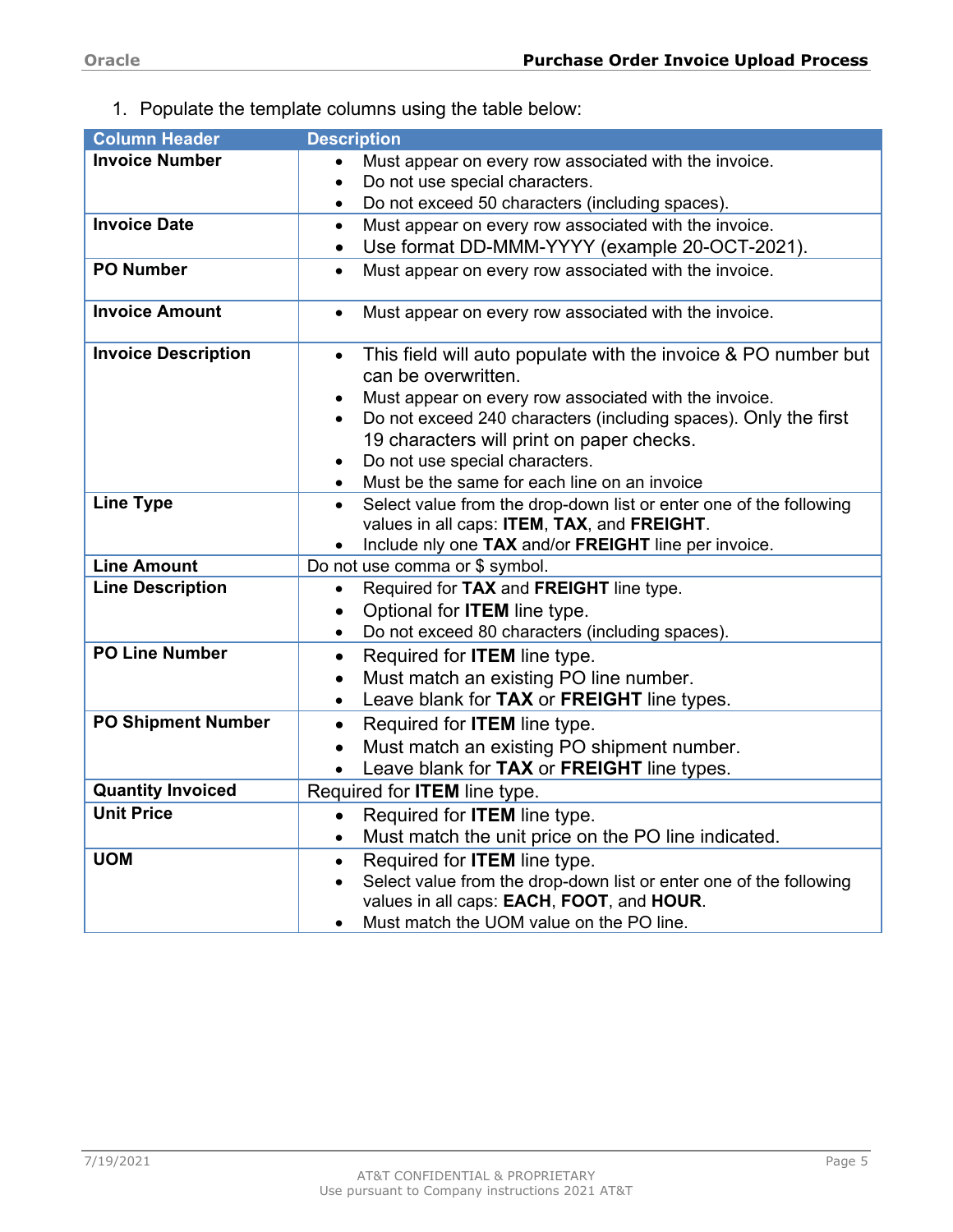2. Click **HERE** in the green **PREPARE FOR CSV FILE** box after the template is completed.

|                                                                  | InvoiceUploadTraining01292021.csv - Compati                              |                                                                                      | ALDRICH, MIKEL ANNE $\ell_{\rm s}$ |                           | 囨      | П            | $\times$                 |
|------------------------------------------------------------------|--------------------------------------------------------------------------|--------------------------------------------------------------------------------------|------------------------------------|---------------------------|--------|--------------|--------------------------|
| <b>File</b>                                                      | Home Insert Page   Formu Data   Revier   View   Help   tSpac   Acrob   Q |                                                                                      |                                    |                           | Search | ඦ            | ঢ়                       |
|                                                                  | AutoSave (e off) 日 り ~ (> ~ ) 日 下 ~                                      |                                                                                      |                                    |                           |        |              |                          |
| T8<br>$\overline{\phantom{a}}$                                   | R<br>$\times$<br>✓                                                       | $f_x$                                                                                |                                    |                           |        |              | $\checkmark$             |
| Unit Price $\vert \mathbf{v} \vert$ UOM $\vert \mathbf{v} \vert$ | M<br>N                                                                   | P<br>$\Omega$                                                                        | $\Omega$                           | $\mathbb{R}$<br>s         | T      | $\mathbf{U}$ |                          |
| 3                                                                |                                                                          | <b>CLEAR</b><br>TEMPLATE                                                             |                                    |                           |        |              |                          |
| 5<br>6                                                           |                                                                          | <b>PREPARE FOR CSV FILE</b><br>1. Click HERE after template is                       |                                    |                           |        |              |                          |
| 8                                                                |                                                                          | <b>A</b> <i>vinpleted</i><br>2. Exported file will need to<br>be saved as a csy file |                                    |                           |        |              |                          |
| 9<br>10                                                          |                                                                          |                                                                                      |                                    |                           |        |              | $\overline{\phantom{a}}$ |
| 11<br>$A = 1$                                                    |                                                                          | InvoiceUploadTraining01292021                                                        | ⊕                                  | H<br>$\blacktriangleleft$ |        |              | $\blacktriangleright$    |
|                                                                  |                                                                          |                                                                                      | 冊                                  | 凹<br>间                    |        |              | 100%                     |

3. Save the file in the CSV (Comma delimited) (\*.csv) format; ensure the file name is unique (do not use a previous file name) and includes your company name and date (e.g., **companyname-MMDDYY.csv**) The spreadsheet filename should not include any spaces or special characters (including periods or underscores.).

### <span id="page-5-0"></span>**Uploading the Template**

- 1. In a browser, navigate to the **AT&T Purchasing website**.
- 2. Click **iSupplier**.
- 3. Click **iSupplier Login**.

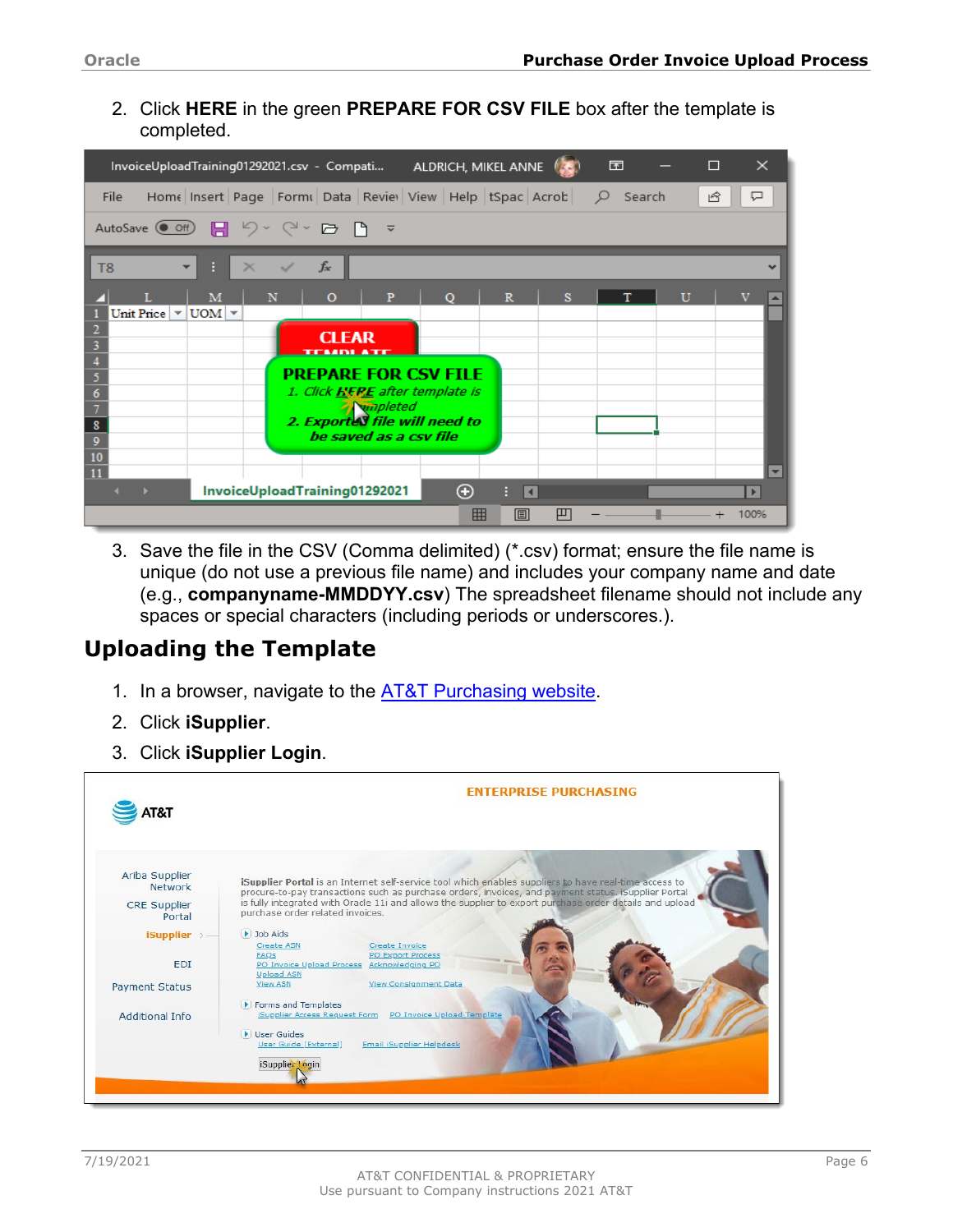- 4. Enter your **User Name** and **Password**.
- 5. Click **Login**.



6. Click **ATT iSupplier Portal External User – Invoice Entry**.

| Enterprise Search    | <b>AII</b>                                     |                    |     |
|----------------------|------------------------------------------------|--------------------|-----|
|                      |                                                |                    |     |
|                      | <b>Oracle Applications Home Page</b>           |                    |     |
|                      |                                                |                    |     |
| <b>Main Menu</b>     |                                                |                    |     |
|                      |                                                |                    |     |
|                      |                                                |                    |     |
|                      |                                                | <b>Personalize</b> |     |
|                      | <b>E CATT iSupplier Roafal External User -</b> |                    | Sul |
|                      |                                                |                    |     |
| <b>Invoice Entry</b> |                                                |                    | The |
|                      | <b>ED ATT Sourcing Supplier</b>                |                    |     |
|                      |                                                |                    |     |
|                      |                                                |                    |     |
|                      |                                                |                    |     |
|                      |                                                |                    |     |

7. Click the **Finance** tab.

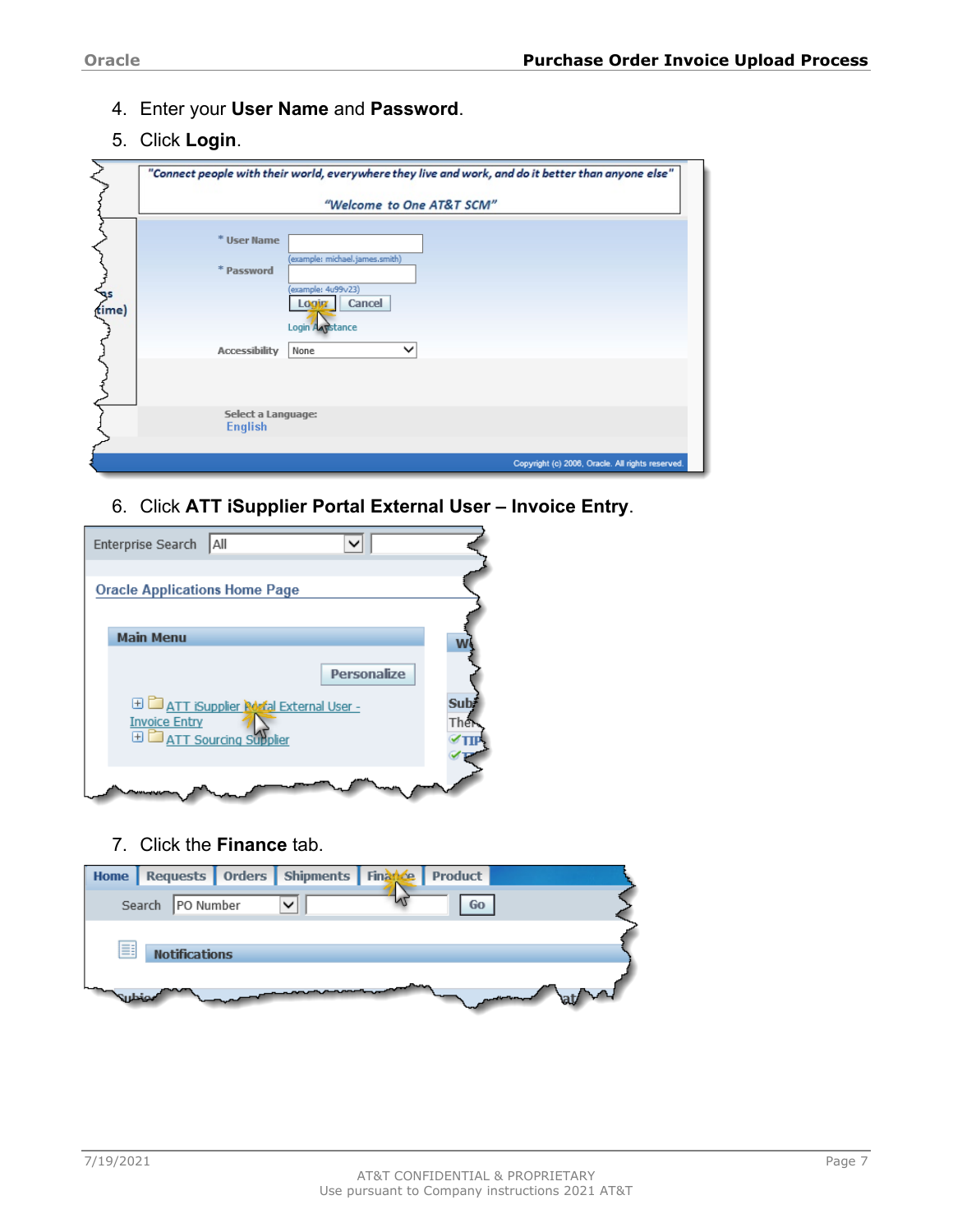8. Click **Bulk Upload**.



9. The system displays the **iSupplier Bulk Invoice Data Upload** window. Click **Browse** to the right of the **CSV (Comma Delimited) File** field.

| Home | <b>Requests</b>                    | Orders             | <b>Shipments</b>     | <b>Finance</b> | Product       |                                    |        |               |
|------|------------------------------------|--------------------|----------------------|----------------|---------------|------------------------------------|--------|---------------|
|      | Create Invoices                    | <b>Bulk Upload</b> | <b>View Invoices</b> |                | View Payments | iSP to AP interface invoice errors |        |               |
|      | iSupplier Bulk Invoice Data Upload |                    |                      |                |               |                                    |        |               |
|      |                                    |                    |                      |                |               |                                    | Cancel | <b>Submit</b> |
|      | * CSV (Comma Delimited) File       |                    |                      |                |               |                                    |        | Browse.       |
|      |                                    | * Supplier Site    |                      |                |               |                                    |        |               |
|      |                                    | * Email Address    |                      |                |               |                                    |        |               |
|      |                                    |                    |                      |                |               |                                    | Cancel | <b>Submit</b> |

10.Navigate to and select your saved .csv file.

11.Click **Open**.

12. If the **Supplier Site** field is not populated, click **the right of the Supplier Site** field.

| Home | <b>Requests</b>                    | Orders             | Shipments            | <b>Finance</b> | <b>Product</b>       |                                               |        |               |
|------|------------------------------------|--------------------|----------------------|----------------|----------------------|-----------------------------------------------|--------|---------------|
|      | Create Invoices                    | <b>Bulk Upload</b> | <b>View Invoices</b> |                | <b>View Payments</b> | iSP to AP interface invoice errors            |        |               |
|      | iSupplier Bulk Invoice Data Upload |                    |                      |                |                      |                                               |        |               |
|      |                                    |                    |                      |                |                      |                                               | Cancel | <b>Submit</b> |
|      | * CSV (Comma Delimited) File       |                    |                      |                |                      | C:\Users\ma947j\Downloads\Training-071921.csv |        | Browse        |
|      |                                    | * Supplier Site    |                      |                |                      |                                               |        |               |
|      |                                    | * Email Address    |                      |                |                      |                                               |        |               |
|      |                                    |                    |                      |                |                      |                                               | Cancel | <b>Submit</b> |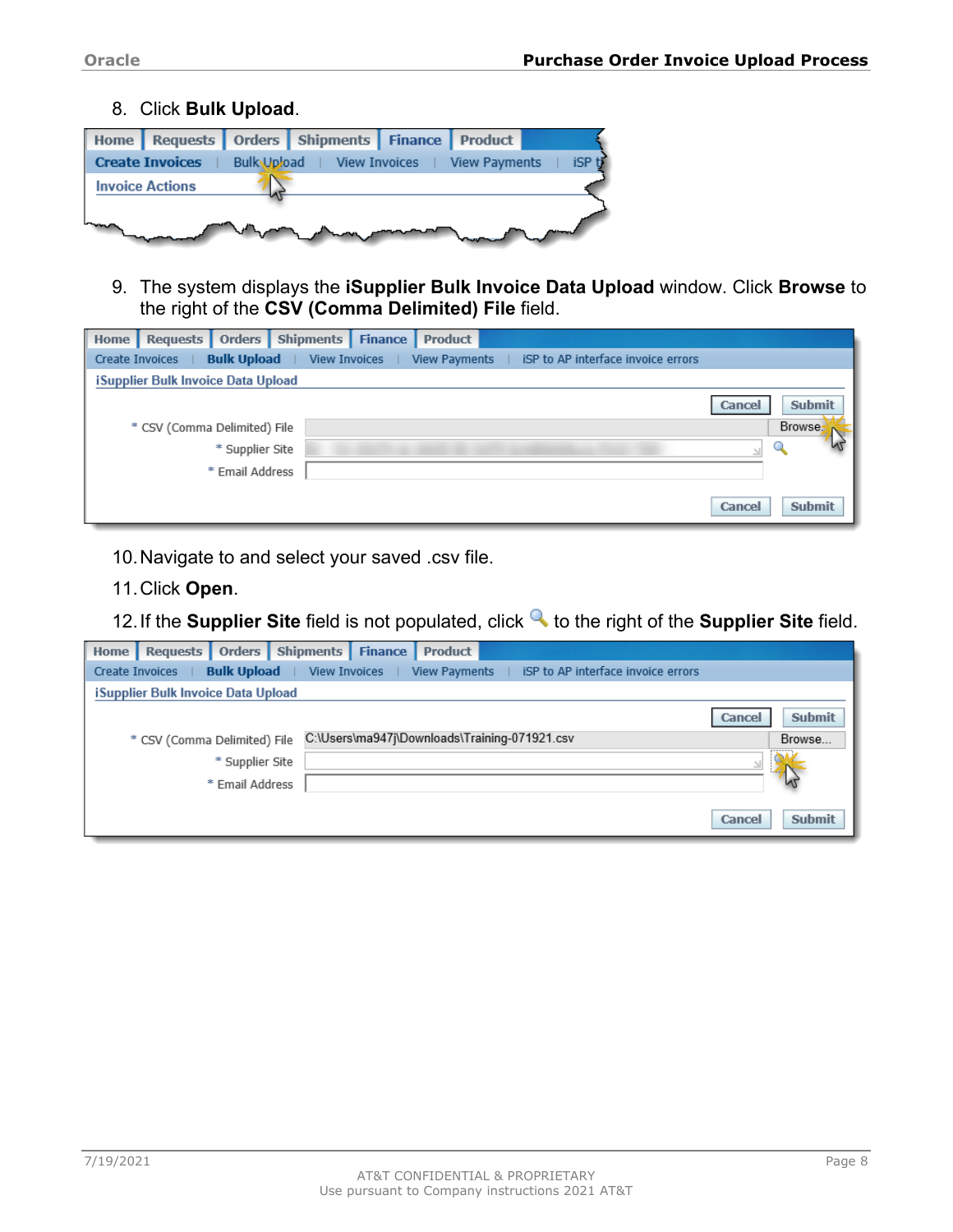13.The system displays the **Search and Select: Supplier Site** window. Click **Go**.

|                |                               | <b>Search and Select: Supplier Site</b> |                                                                                   |
|----------------|-------------------------------|-----------------------------------------|-----------------------------------------------------------------------------------|
|                |                               |                                         |                                                                                   |
| <b>Search</b>  |                               |                                         |                                                                                   |
|                |                               |                                         | To find your item, select a filter item in the pulldown list and enter a value it |
|                | Search By Supplier Site V     |                                         |                                                                                   |
| <b>Results</b> |                               |                                         |                                                                                   |
|                |                               |                                         |                                                                                   |
|                | <b>Ouick</b><br>Select Select |                                         | VendorSiteCode SiteBusinessUnit AddressLine1 Addres                               |
|                | No search<br>conducted.       |                                         |                                                                                   |
|                | <b>About this Page</b>        |                                         |                                                                                   |
|                |                               |                                         |                                                                                   |

14. The system displays a list of valid pay sites in the **Results** section. Click **in** in the **Quick Select** column of the appropriate row to select the site.

|                |       | Search and Select: Supplier Site                                                                                                  |
|----------------|-------|-----------------------------------------------------------------------------------------------------------------------------------|
|                |       |                                                                                                                                   |
| <b>Search</b>  |       |                                                                                                                                   |
|                |       | To find your item, select a filter item in the pulldown list and enter a value in the text field<br>Search By Supplier Site<br>Go |
| <b>Results</b> |       |                                                                                                                                   |
|                | Quick |                                                                                                                                   |
|                |       | Select Select VendorSiteCode SiteBusinessUnit AddressLine1 AddressLine2 A                                                         |
|                |       | 06                                                                                                                                |
|                |       |                                                                                                                                   |

15.Enter **Email Address**. If entering multiple email addresses, separate them using a semi-colon and a space. The **Custom iSupplier Invoice Upload Report** for the .csv file you submitted will be sent to the email addresses that are listed.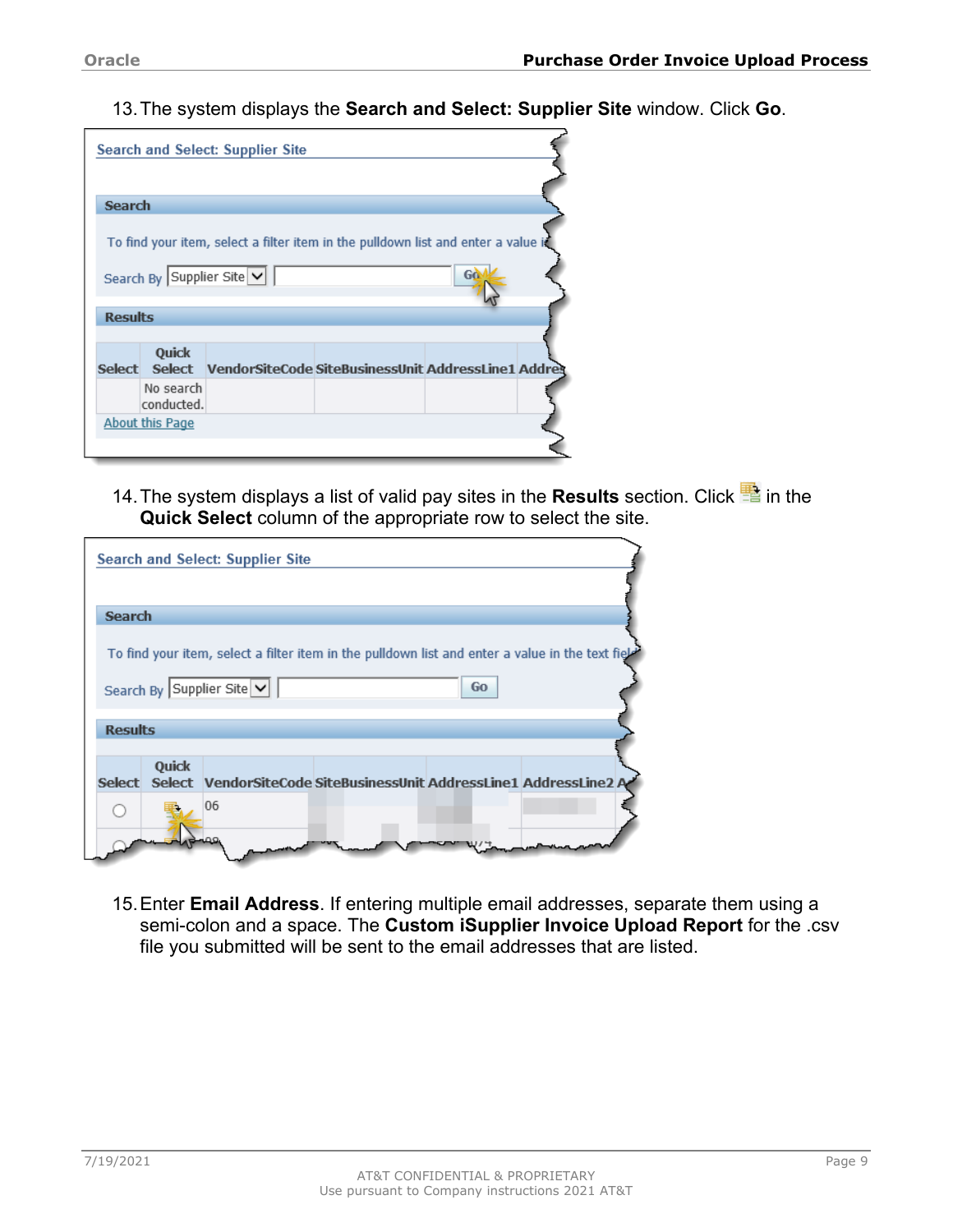#### 16.Click **Submit**.

| Home | <b>Requests</b>                    | Orders             | <b>Shipments</b>     | <b>Finance</b> | <b>Product</b>                                |  |                                    |        |               |
|------|------------------------------------|--------------------|----------------------|----------------|-----------------------------------------------|--|------------------------------------|--------|---------------|
|      | <b>Create Invoices</b>             | <b>Bulk Upload</b> | <b>View Invoices</b> |                | <b>View Payments</b>                          |  | iSP to AP interface invoice errors |        |               |
|      | iSupplier Bulk Invoice Data Upload |                    |                      |                |                                               |  |                                    |        |               |
|      |                                    |                    |                      |                |                                               |  |                                    | Cancel | <b>Submit</b> |
|      | * CSV (Comma Delimited) File       |                    |                      |                | C:\Users\ma947j\Downloads\Training-071921.csv |  |                                    |        | Browse        |
|      |                                    | * Supplier Site    |                      |                |                                               |  |                                    |        | u.            |
|      |                                    | * Email Address    |                      |                |                                               |  |                                    |        |               |
|      |                                    |                    |                      |                |                                               |  |                                    |        |               |
|      |                                    |                    |                      |                |                                               |  |                                    | Cancel | Subr          |

### <span id="page-9-0"></span>**Viewing Requests**

The system displays requests and their statuses in the **Requests** section. Click **Refresh** to update the status and view the progress of your request.

• The **Phase** column reflects the request status. It should run through the following phases:

**Pending** -> **Running** -> **Completed**.

240567 Custom iSupplier Bulk Invoice Upload (Custom iSupplier

Bulk Invoice Upload)

- Additional requests may appear as the request progresses.
- Wait until the **Phase** for all requests display **Completed**.

| Orders  <br><b>Shipments</b><br><b>Finance</b><br><b>Requests</b><br><b>Product</b><br>Home |                                                                                 |
|---------------------------------------------------------------------------------------------|---------------------------------------------------------------------------------|
| <b>Bulk Upload</b>   View Invoices<br><b>Create Invoices</b><br><b>View Payments</b>        | ISP to AP interface invoice errors                                              |
| Finance: Bulk Upload >                                                                      |                                                                                 |
|                                                                                             |                                                                                 |
| <b>Requests</b>                                                                             |                                                                                 |
|                                                                                             | <b>Submit Request</b><br><b>Advanced Search</b>                                 |
| All My Requests<br>Request Query Type<br>Go<br>◡                                            |                                                                                 |
| <b>Requests Summary Table</b>                                                               |                                                                                 |
| Refresh                                                                                     |                                                                                 |
| Request                                                                                     |                                                                                 |
| <b>ID</b> Name                                                                              | <b>Phase Status Scheduled Date</b><br><b>Details Output Republish</b>           |
| 240567 Custom iSupplier Bulk Invoice Upload (Custom iSupplier                               | Pending Standby 19-Jul-2021 11:56:29<br>画<br>恳                                  |
| Bulk Invoice Upload)                                                                        |                                                                                 |
|                                                                                             |                                                                                 |
|                                                                                             |                                                                                 |
| Home   Requests   Orders  <br>Shipments Finance<br><b>Product</b>                           |                                                                                 |
|                                                                                             |                                                                                 |
| <b>Bulk Upload</b><br>  View Invoices<br>Create Invoices<br><b>View Payments</b>            | ISP to AP interface invoice errors                                              |
| Finance: Bulk Upload >                                                                      |                                                                                 |
| <b>Requests</b>                                                                             |                                                                                 |
|                                                                                             | <b>Advanced Search</b>                                                          |
|                                                                                             | <b>Submit Request</b>                                                           |
| All My Requests<br>Request Query Type<br>Go                                                 |                                                                                 |
| <b>Requests Summary Table</b>                                                               |                                                                                 |
| <b>Refresh</b>                                                                              |                                                                                 |
| <b>Request</b><br><b>ID</b> Name                                                            | <b>Status Scheduled Date</b><br><b>Phase</b><br><b>Details Output Republish</b> |

Running Normal 19-Jul-2021 11:56:29

画

g.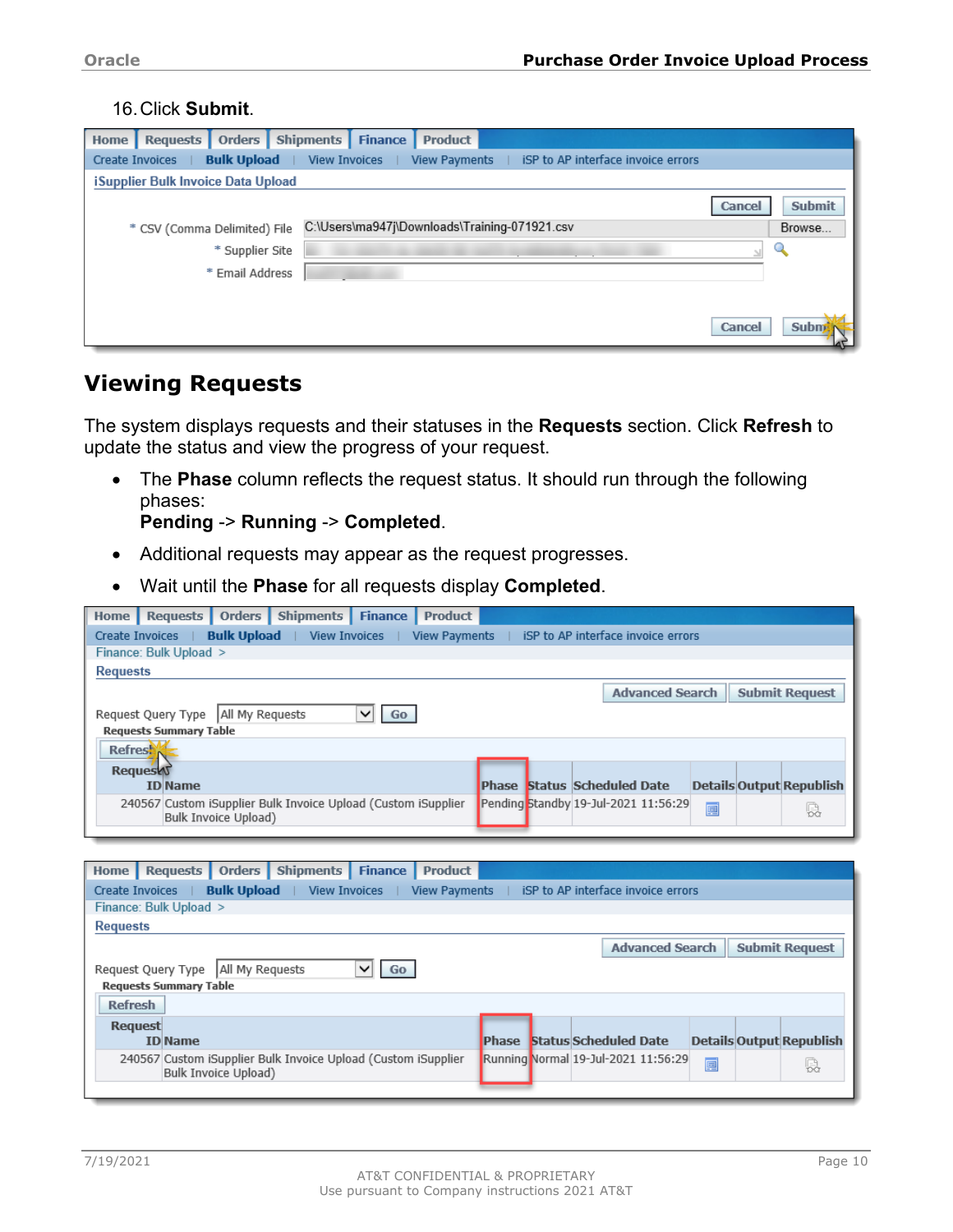## <span id="page-10-0"></span>**Viewing the Custom iSupplier Invoice Upload Report**

Once the request has a **Status** of **Completed**, click in the **Output** column to view the **Custom iSupplier Invoice Upload Report**.

| Home                                        |                                                 | <b>Requests</b>        | Orders               | Shipments                                                                                            | <b>Finance</b> | <b>Product</b>       |              |  |                                       |   |   |                                 |
|---------------------------------------------|-------------------------------------------------|------------------------|----------------------|------------------------------------------------------------------------------------------------------|----------------|----------------------|--------------|--|---------------------------------------|---|---|---------------------------------|
| Create Invoices                             |                                                 |                        | <b>Bulk Upload</b>   | <b>View Invoices</b>                                                                                 |                | <b>View Payments</b> |              |  | iSP to AP interface invoice errors    |   |   |                                 |
|                                             |                                                 | Finance: Bulk Upload > |                      |                                                                                                      |                |                      |              |  |                                       |   |   |                                 |
| <b>Requests</b>                             |                                                 |                        |                      |                                                                                                      |                |                      |              |  |                                       |   |   |                                 |
|                                             | <b>Advanced Search</b><br><b>Submit Request</b> |                        |                      |                                                                                                      |                |                      |              |  |                                       |   |   |                                 |
| All My Requests<br>Request Query Type<br>Go |                                                 |                        |                      |                                                                                                      |                |                      |              |  |                                       |   |   |                                 |
| <b>Requests Summary Table</b>               |                                                 |                        |                      |                                                                                                      |                |                      |              |  |                                       |   |   |                                 |
| <b>Refresh</b>                              |                                                 |                        |                      |                                                                                                      |                |                      |              |  |                                       |   |   |                                 |
|                                             |                                                 |                        |                      |                                                                                                      |                |                      |              |  |                                       |   |   |                                 |
|                                             | <b>Request</b>                                  | <b>ID</b> Name         |                      |                                                                                                      |                |                      | <b>Phase</b> |  | <b>Status Scheduled Date</b>          |   |   | <b>Details Output Republish</b> |
|                                             |                                                 |                        |                      |                                                                                                      |                |                      |              |  |                                       |   |   |                                 |
|                                             |                                                 |                        |                      | 240625 Email file as attachment (Email file as attachment)                                           |                |                      |              |  | Completed Normal 19-Jul-2021 11:58:11 | 画 |   |                                 |
|                                             |                                                 |                        |                      | 240624 Custom iSupplier Bulk Invoice Upload Validate                                                 |                |                      |              |  | Completed Normal 19-Jul-2021 11:58:08 | 画 | đ | 恳                               |
|                                             |                                                 |                        | Bulk Invoice Upload) | 240567 Custom iSupplier Bulk Invoice Upload (Custom iSupplier  Completed Normal 19-Jul-2021 11:56:29 |                |                      |              |  |                                       | 画 |   |                                 |
|                                             |                                                 |                        |                      |                                                                                                      |                |                      |              |  |                                       |   |   |                                 |

The system will also generate or several email reports, based on the validation process results. The **Custom iSupplier Invoice Update Report** will be included as a .txt attachment.

| Custom iSupplier Invoice Upload Report                                                                                |                          |
|-----------------------------------------------------------------------------------------------------------------------|--------------------------|
| g11041@att.com<br>G<br>To C                                                                                           | ↞<br>$\cdots$<br>8:58 AM |
| Inv_Upload_Report.txt<br>$\checkmark$<br>$2$ KB                                                                       |                          |
| Custom iSupplier Invoice Upload Report for file Training-071921 17600613 07192021115626.csv                           |                          |
| Please do not reply to this e-mail.<br>For additional information or questions please contact the production support. |                          |

Open the attached report .txt file using MS Word or WordPad. You may need to save the attachment to a location on your desktop before opening the report.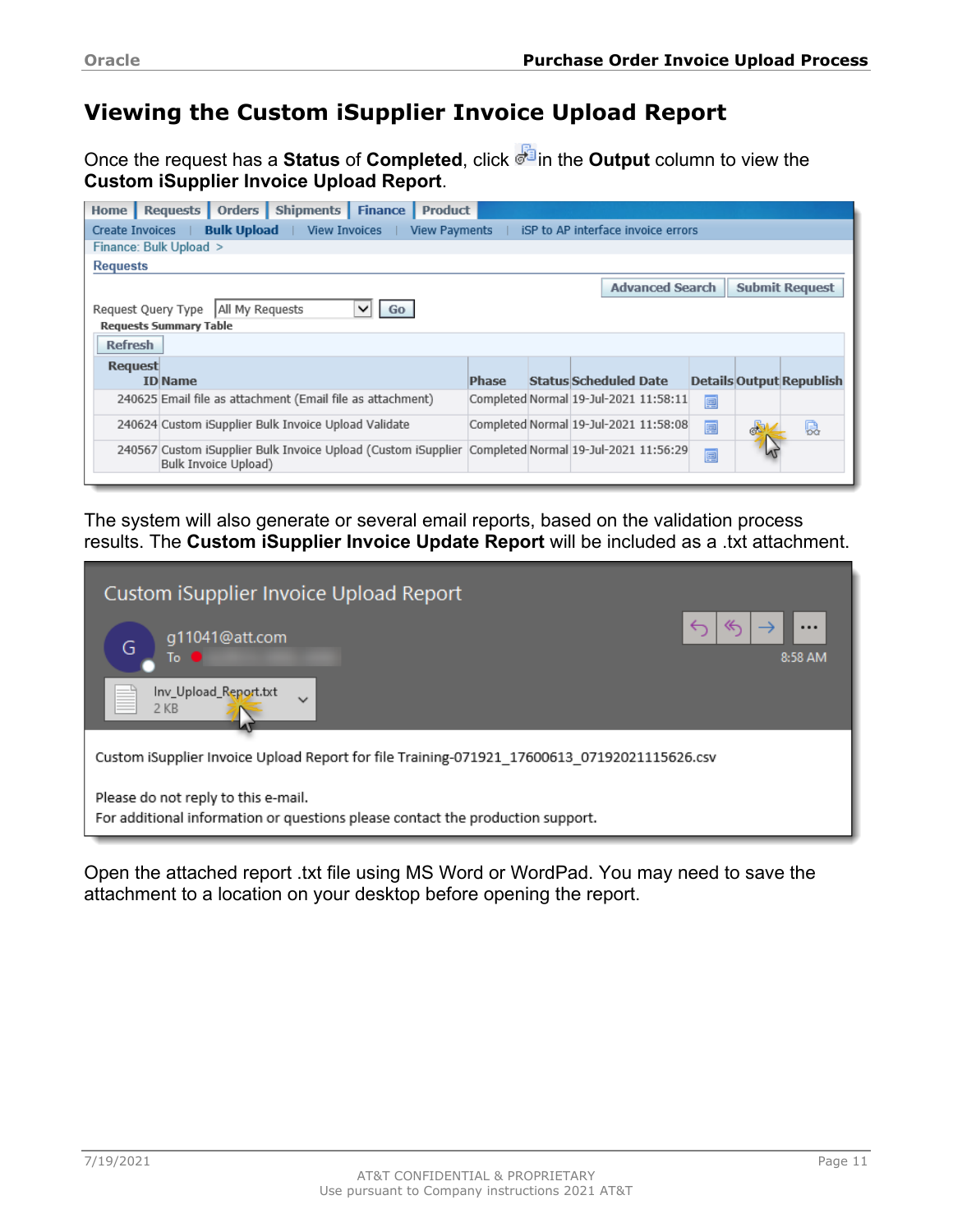The **Custom iSupplier Invoice Upload Report** provides a list of invoices successfully processed and may include a list of errors identified during the validation process. The report must be reviewed, as it provides the invoice status after the iSupplier validations have been applied against them. There are only two statuses which are provided by the iSupplier validation program:

- **Invoices Successfully Accepted** This means that all the data entered on the csv file has passed the required iSupplier validations and can be sent to AP so that further validations can be performed, and payment can be issued.
- **Invoices Not Accepted** This means that the iSupplier validation program has found errors on the data that was entered on the .csv file. An error description as well as the corresponding PO line details will be provided so that you can correct the .csv file and resubmit for validation. You will need to make the necessary corrections until the report displays that the **Invoices Successfully Accepted**.

Here are some additional points to remember:

- Rejected invoices should be corrected and resubmitted in a new file.
- Accepted invoices should not be resubmitted in subsequent invoice uploads.
- Allow 72 hours before attempting to view the accepted invoices online.
- Accepted invoices uploaded via this process require additional processing by our Accounts Payable system and may not be approved for payment if other errors are identified.

## <span id="page-11-0"></span>**For Corporate/Global Real Estate Suppliers Only**

### <span id="page-11-1"></span>**Emailing the Invoice to Corporate Real Estate Bill Payment Center**

Upon receipt of a successful upload notification, you are required to email the Corporate Real Estate Bill Payment Center [\(mailto:G25365@att.com\)](mailto:G25365@att.com) a .pdf copy of each invoice that was submitted via the upload process.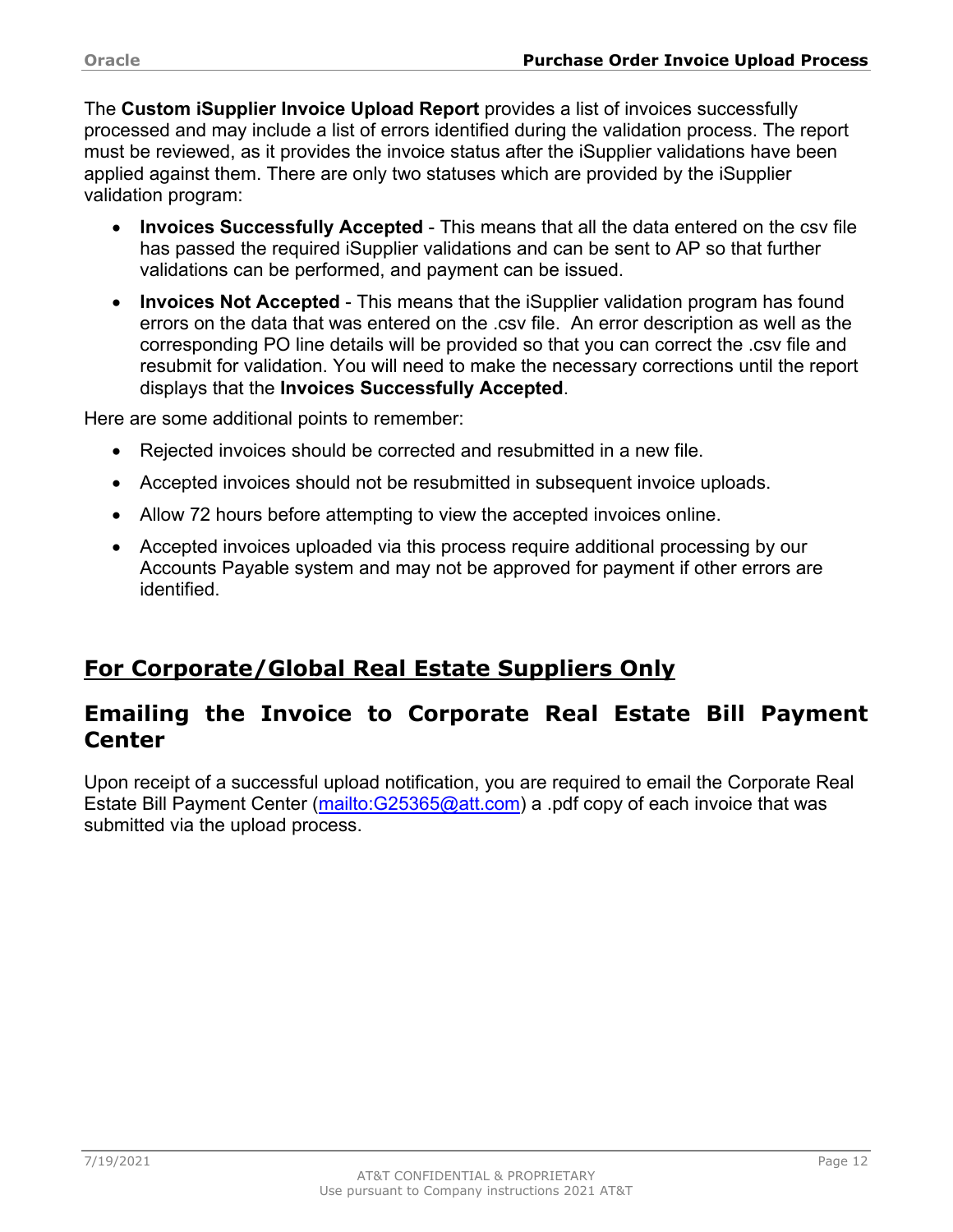# <span id="page-12-0"></span>**Appendix**

## <span id="page-12-1"></span>**Invoice Upload Validation Errors**

Listed below are the errors that may occur during the validation process:

| <b>Duplicate Invoice Number</b>                                                       |
|---------------------------------------------------------------------------------------|
| Invoice Amount ' 123.88' does match with the total of Line Amount(s) for this Invoice |
| Invoice Amount "99.x" should be a number                                              |
| Invoice Amount '99,9998' cannot have more than 2 decimals                             |
| Invoice Date ' 18-07-2014 ' should be in valid date format (DD-MON-YYYY)              |
| Invoice Date cannot be null                                                           |
| Invoice Description should not be more than 240 characters                            |
| Invoice Number cannot be null                                                         |
| Invoice Number can only be alphanumeric. No special characters                        |
| Invoice Number has variable descriptions                                              |
| Invoice Number should not be more than 50 characters                                  |
| Invoice should have at least one line with Line Type = "ITEM"                         |
| Invoice should only have one FREIGHT                                                  |
| Invoice should only have one TAX line                                                 |
| Invoice unit price does not match to the purchase order unit price                    |
| Invoice_amount cannot be null or negative'                                            |
| Line Amount '99,9997' cannot have more than 2 decimals                                |
| Line Amount '99.x' should be a number                                                 |
| Line Amount cannot be null                                                            |
| Line Amount cannot be zero                                                            |
| Line Description should not be more than 240 characters                               |
| Line Type 'PARTS' is not valid. It can only be "ITEM", "TAX", "FREIGHT"               |
| One Invoice cannot have multiple PO Numbers                                           |
| One Invoice cannot have multiple Release Numbers                                      |
| PO Line Number is Cancelled                                                           |
| PO Line Number is Closed                                                              |
| PO Line Number is not valid                                                           |
| PO Line Number should not be null for Line Type = "ITEM"                              |